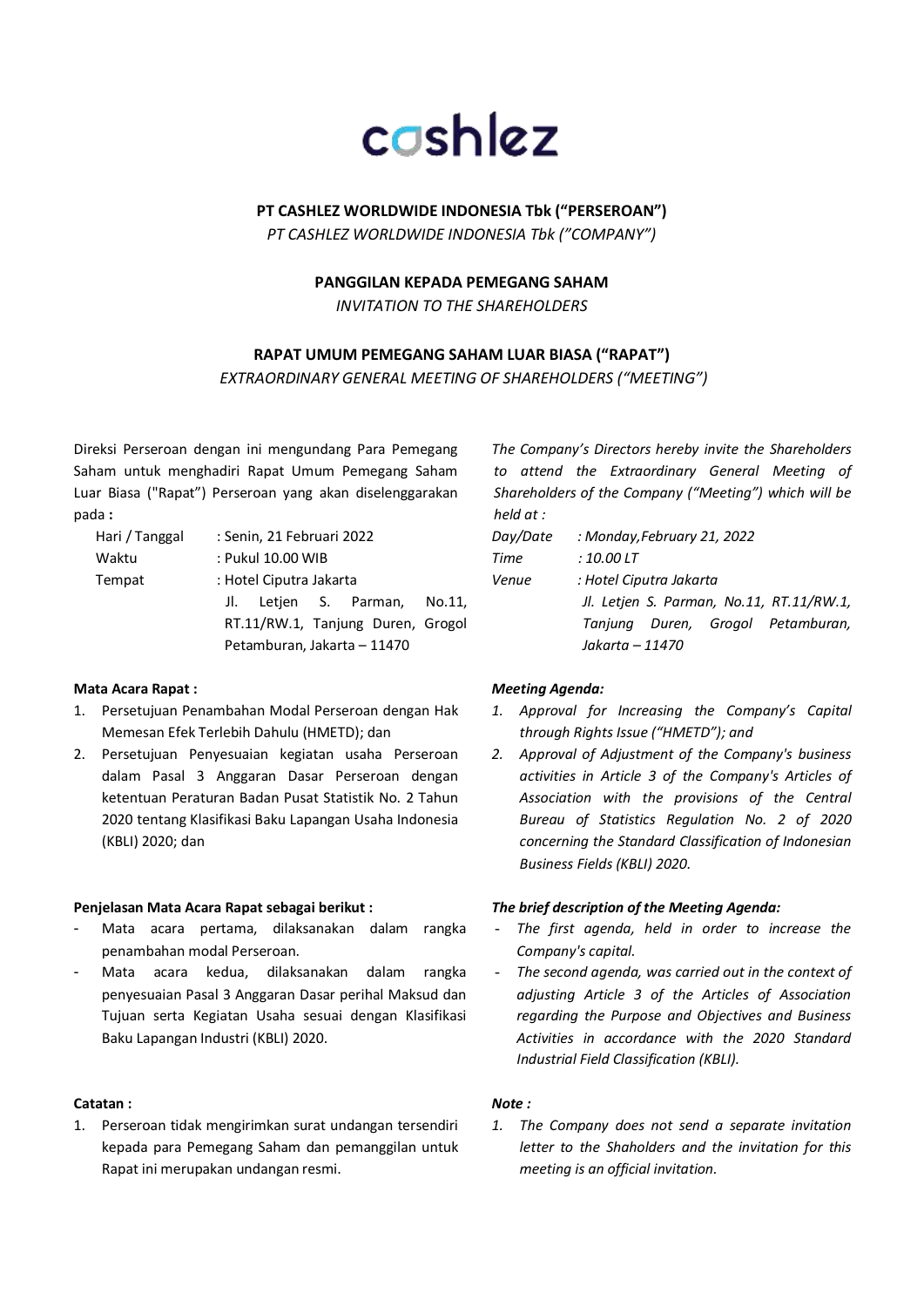- 2. Pemegang saham yang berhak hadir dalam Rapat merupakan pemegang saham Perseroan yang namanya tercatat dalam Daftar Pemegang Saham Perseroan atau pemilik saldo rekening efek pada penitipan kolektif PT Kustodian Sentral Efek Indonesia ("KSEI") pada penutupan perdagangan saham di Bursa Efek Indonesia pada tanggal 27 Januari 2022.
- 3. Bagi Pemegang Saham yang sahamnya disimpan dalam penitipan kolektif KSEI, Perseroan akan menerbitkan Konfirmasi Tertulis Untuk Rapat ("KTUR") yang akan didistribusikan melalui KSEI. Pemegang Saham dapat mengambil KTUR di Perusahaan Efek atau Bank kustodian dimana Pemegang Saham membuka rekening efeknya.
- 4. Perseroan menghimbau kepada para pemegang saham yang berhak untuk hadir dalam Rapat yang sahamnya dimasukkan dalam penitipan kolektif KSEI, untuk memberikan kuasa secara elektronik melalui fasilitas Electronic General Meeting System KSEI ("eASY.KSEI") dalam tautan https://akses.ksei.co.id yang disediakan oleh KSEI sebagai mekanisme pemberian kuasa secara elektronik dalam proses penyelenggaraan Rapat. Fasilitas e-Proxy ini tersedia bagi pemegang saham yang berhak untuk hadir dalam Rapat sejak tanggal pemanggilan Rapat sampai sehari sebelum hari penyelenggaraan Rapat yaitu tanggal 18 Februari 2022. Jangka waktu pemegang saham dapat mendeklarasikan kuasa dan suaranya, melakukan perubahan penunjukan kepada penerima kuasa dan/atau mengubah pilihan suara untuk tiap mata acara Rapat, maupun melakukan pencabutan kuasa adalah sejak tanggal pemanggilan Rapat ini hingga selambat-lambatnya 1 (satu) hari kerja sebelum tanggal pelaksanaan Rapat yaitu tanggal 18 Februari 2022 pukul 12.00 WIB.
- 5. Bagi pemegang saham yang akan hadir atau/memberikan kuasa secara elektronik ke dalam Rapat melalui aplikasi eASY.KSEI wajib memperhatikan hal-hal berikut:
	- **a. Proses Registrasi**
		- i. Pemegang saham tipe individu lokal yang belum memberikan deklarasi kehadiran atau kuasa dalam aplikasi eASY.KSEI hingga batas waktu pada butir 4 dan ingin menghadiri Rapat secara elektronik maka wajib melakukan registrasi kehadiran dalam aplikasi eASY.KSEI pada tanggal pelaksanaan Rapat sampai dengan masa registrasi Rapat secara elektronik ditutup oleh Perseroan.
- *2. Shareholders who are entitled to attend the Meeting are the Company's shareholders whose names are registered in the Register of Shareholders of the Company or owners of securities account balances in the collective custody of PT Kustodian Sentral Efek Indonesia ("KSEI") at the close of stock trading at the Indonesia Stock Exchange on January 27, 2022.*
- *3. For Shareholders whose shares are held in the collective custody of KSEI, the Company will issue Written Confirmations for Meetings (KTUR) which will be distributed through KSEI. Shareholders can take KTUR at Securities Companies or Custodian Banks where Shareholders open their securities accounts.*
- *4. The Company calls the shareholders who are entitled to attend the Meeting whose shares are placed in the collective custody of KSEI, to give power electronically through the KSEI Electronic General Meeting System ("eASY.KSEI") facility in the link https://akses.ksei.co.id provided by KSEI as a mechanism for electronic power of attorney in the process of organizing the Meeting. This e-Proxy facility is available for the shareholders who are entitled to attend the Meeting from the date of the invitation of the Meeting until the day before the day of the Meeting, which is on February 18, 2022. The period of time for the shareholders to declare their power of attorney and voting rights, make any changes to the appointment of their proxies and/or change their voting choice for each Meeting agenda, as well as to revoke the power of attorney are from the date of this this Meeting invitation until no later than 1 (one) working day prior to the date of the Meeting, which is on February 18, 2022 at 12.00 WIB.*
- *5. Shareholders who wish to attend and/or authorize a representative to attend the Meeting electronically through the eASY.KSEI must consider the following points:*

#### *a. Registration Process:*

*i. Local individual shareholders who have not provided their attendance declaration before the deadline mentioned on item 4, but wish to attend the Meeting electronically, must first register their attendance through the eASY.KSEI during the date of the Meeting and before the time that the Company ends the Meeting's electronic registration.*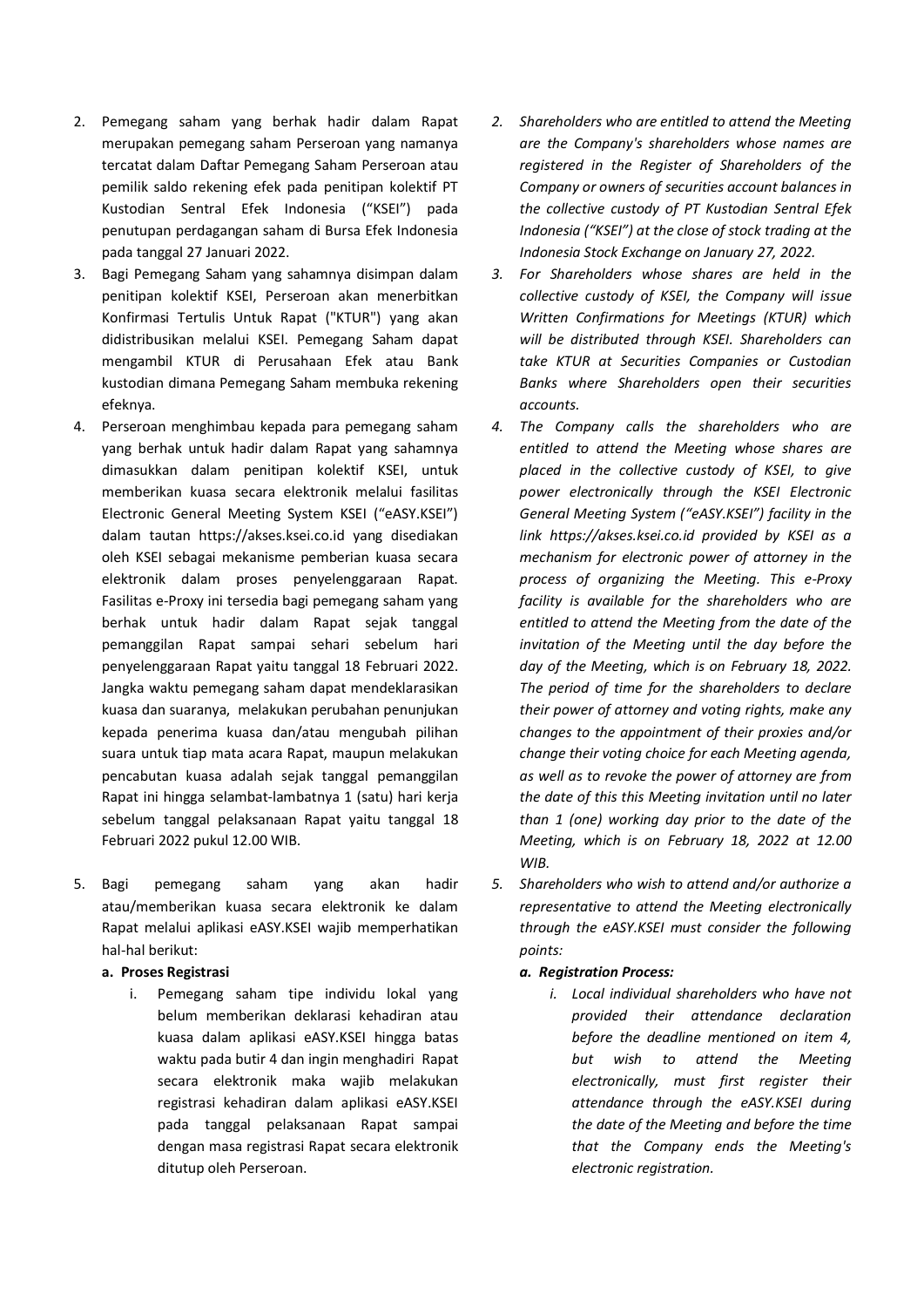- ii. Pemegang saham tipe individu lokal yang telah memberikan deklarasi kehadiran tetapi belum memberikan pilihan suara minimal untuk 1 (satu) mata acara Rapat dalam aplikasi eASY.KSEI hingga batas waktu pada butir 4 dan ingin menghadiri Rapat secara elektronik maka wajib melakukan registrasi kehadiran dalam aplikasi eASY.KSEI pada tanggal pelaksanaan Rapat sampai dengan masa registrasi Rapat secara elektronik ditutup oleh Perseroan.
- iii. Pemegang saham yang telah memberikan kuasa kepada penerima kuasa yang disediakan oleh Perseroan (*Independent Representative*) atau *Individual Representative* tetapi pemegang saham belum memberikan pilihan suara minimal untuk 1 (satu) mata acara Rapat dalam aplikasi eASY.KSEI hingga batas waktu pada butir 4, maka penerima kuasa yang mewakili pemegang saham wajib melakukan registrasi kehadiran dalam aplikasi eASY.KSEI pada tanggal pelaksanaan Rapat sampai dengan masa registrasi Rapat secara elektronik ditutup oleh Perseroan.
- iv. Pemegang saham yang telah memberikan kuasa kepada penerima kuasa partisipan/Intermediary (Bank Kustodian atau Perusahaan Efek) dan telah memberikan pilihan suara dalam aplikasi eASY.KSEI hingga batas waktu pada butir 4, maka perwakilan penerima kuasa yang telah terdaftar dalam aplikasi eASY.KSEI wajib melakukan registrasi kehadiran dalam aplikasi eASY.KSEI pada tanggal pelaksanaan Rapat sampai dengan masa registrasi Rapat secara elektronik ditutup oleh Perseroan.
- v. Pemegang saham yang telah memberikan deklarasi kehadiran atau memberikan kuasa kepada penerima kuasa yang disediakan oleh Perseroan (*Independent Representative)* atau *Individual Representative* dan telah memberikan pilihan suara minimal untuk 1 (satu) atau ke seluruh mata acara Rapat dalam aplikasi eASY.KSEI paling lambat hingga batas waktu pada butir 4, maka pemegang saham atau penerima kuasa tidak perlu melakukan registrasi kehadiran secara elektronik dalam aplikasi eASY.KSEI pada tanggal pelaksanaan Rapat. Kepemilikan saham akan otomatis
- *ii. Local individual shareholders who have provided their attendance declaration but have not submitted their vote on a minimum of 1 (one) of the Meeting agendas through the eASY.KSEI before the deadline mentioned on item 4 and wish to attend the Meeting electronically, must first register their attendance through the eASY.KSEI during the date of the Meeting and before the time that the Company ends the Meeting's electronic registration.*
- *iii. Shareholders who have authorized the Company's Independent Representative or an Individual Representative but have not submitted their vote on a minimum of 1 (one) of the Meeting agendas through the eASY.KSEI before the deadline mentioned on item 4 and wish to attend the Meeting electronically must first register their attendance through the eASY.KSEI on the date of the Meeting until the time that the Company ends the Meeting's electronic registration.*
- *iv. Shareholders who have authorized an intermediary/participant representative (Custodian Bank or Securities Company) and have submitted their vote through the eASY.KSEI before the deadline mentioned on item 4, thus their registered representatives in the eASY.KSEI shall register their attendance through the eASY.KSEI on the date of the Meeting until the time that the Company ends the Meeting's electronic registration.*
- *v. Shareholders who have submitted their attendance declaration or authorized to their proxy which provided by the Company (Independent Representative) or Individual Representative and have provided their votes for a minimum of 1 (one) of the Meeting agendas through the eASY.KSEI before the deadline mentioned on item 4, thus shareholders or their representatives do not need to electronically register their attendance through the eASY.KSEI on the Meeting's date. Shares' ownership will be automatically calculated as an attendance*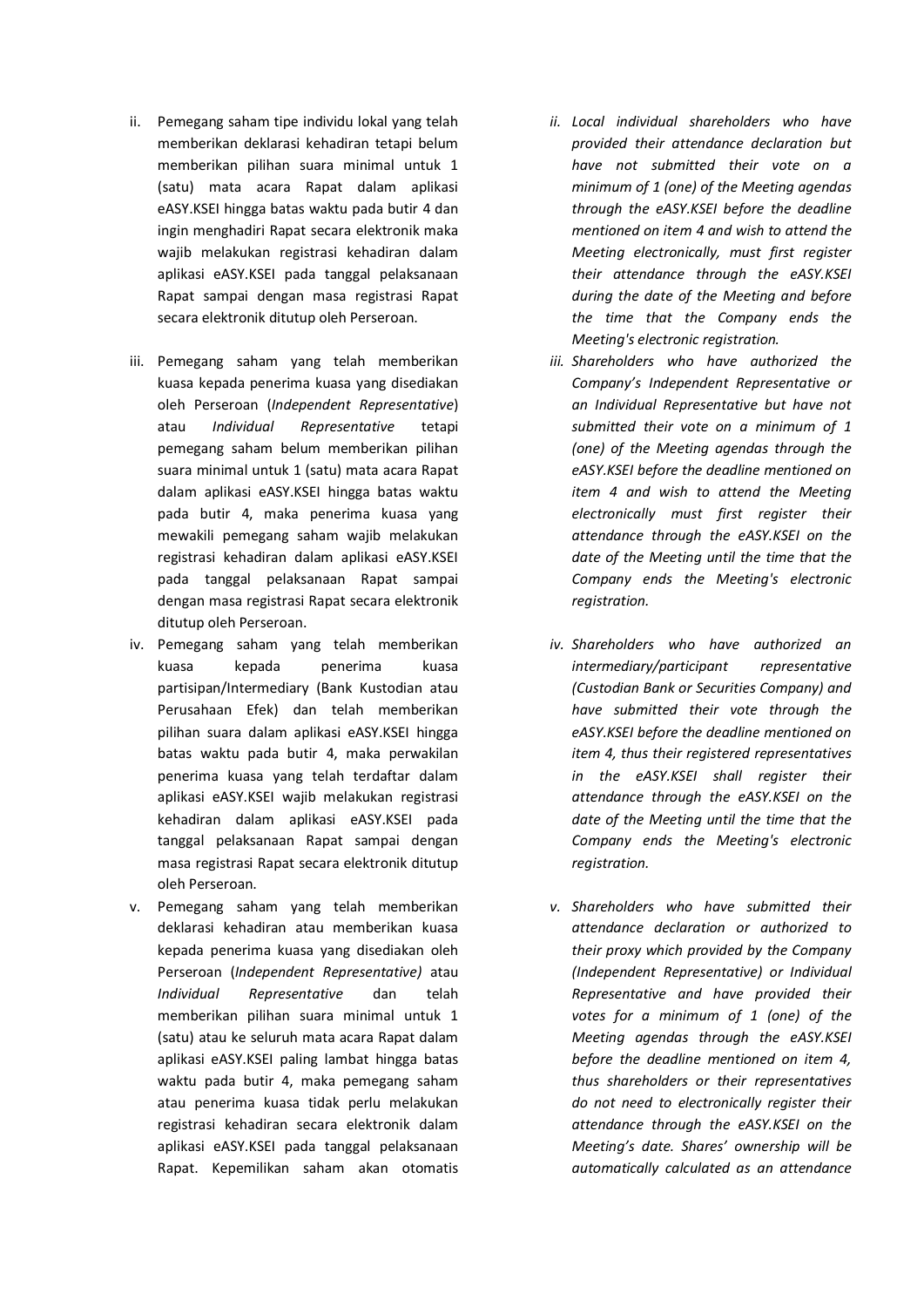diperhitungkan sebagai kuorum kehadiran dan pilihan suara yang telah diberikan akan otomatis diperhitungkan dalam pemungutan suara Rapat.

vi. Keterlambatan atau kegagalan dalam proses registrasi secara elektronik sebagaimana dimaksud dalam angka (i) s/d (iv) dengan alasan apapun akan mengakibatkan pemegang saham atau penerima kuasanya tidak dapat menghadiri Rapat secara elektronik, serta kepemilikan sahamnya tidak diperhitungkan sebagai kuorum kehadiran dalam Rapat.

## **b. Proses Penyampaian Pertanyaan dan/atau Pendapat Secara Elektronik :**

- i. Pemegang saham atau penerima kuasa memiliki 3 (tiga) kali kesempatan untuk menyampaikan pertanyaan dan/atau pendapat pada setiap sesi diskusi per mata acara Rapat. Pertanyaan dan/atau pendapat per mata acara Rapat dapat disampaikan secara tertulis oleh pemegang saham atau penerima kuasa dengan menggunakan fitur chat pada kolom '*Electronic Opinions*' yang tersedia dalam layar E-Meeting Hall di aplikasi eASY.KSEI. Pemberian pertanyaan dan/atau pendapat dapat dilakukan selama status pelaksanaan Rapat pada kolom '*General Meeting Flow Text*' adalah "*Discussion started for agenda item* no. [ ]".
- ii. Penentuan mekanisme pelaksanaan diskusi per mata acara Rapat secara tertulis melalui layar E-Meeting Hall di aplikasi eASY.KSEI merupakan kewenangan Perseroan dan hal tersebut akan dituangkan Perseroan dalam Tata Tertib Pelaksanaan Rapat melalui aplikasi eASY.KSEI.
- iii. Bagi penerima kuasa yang hadir secara elektronik dan akan menyampaikan pertanyaan dan/atau pendapat pemegang sahamnya selama sesi diskusi per mata acara Rapat berlangsung, maka diwajibkan untuk menuliskan nama pemegang saham dan besar kepemilikan sahamnya lalu diikuti dengan pertanyaan atau pendapat terkait.

### **c. Proses Pemungutan Suara/Voting**

i. Proses pemungutan suara secara elektronik berlangsung di aplikasi eASY.KSEI pada menu E-Meeting Hall, sub menu Live Broadcasting.

*quorum and submitted votes will be automatically counted during the Meeting's voting process.*

*vi. Lateness or electronic registration failures, as mentioned in points number (i) to (iv), for whatever reason that cause shareholders or their representatives shall not be able to electronically attend the Meeting, and will prevent their shares from being counted as a quorum for the Meeting.*

# *b. Electronic Questions and/or Opinions Submission Process:*

- *i. Shareholders or their representatives are provided 3 (three) opportunities to present their questions and/or opinions in discussion in each Meeting agendas. Questions and/or opinions on each of the Meeting agendas can be submitted in writing by the Shareholders or their representatives through the chat feature in the 'Electronic Opinions' made available in the E-Meeting Hall screen of the eASY.KSEI. Questions and/or opinions can be given as long as the Meeting's status in the 'General Meeting Flow Text' status is written as "Discussion started for agenda item no. [ ]".*
- *ii. The mechanism of handling discussion on each of the Meeting agendas through E-Meeting Hall screen in the eASY.KSEI is determined by the Company and will be included in the Company's Meeting Guidelines through the eASY.KSEI.*
- *iii. Shareholders' representatives who electronically attend the Meeting and submit a question and/or opinion during a discussion session of one of the Meeting agendas are required to type in the name of the shareholder and amount of shares they represent first before they write their respective questions and/or opinions.*
- *c. The Electronic Voting Process:*
	- *i. The voting process will be conducted electronically through the E-Meeting Hall menu, Live Broadcasting submenu of the eASY.KSEI.*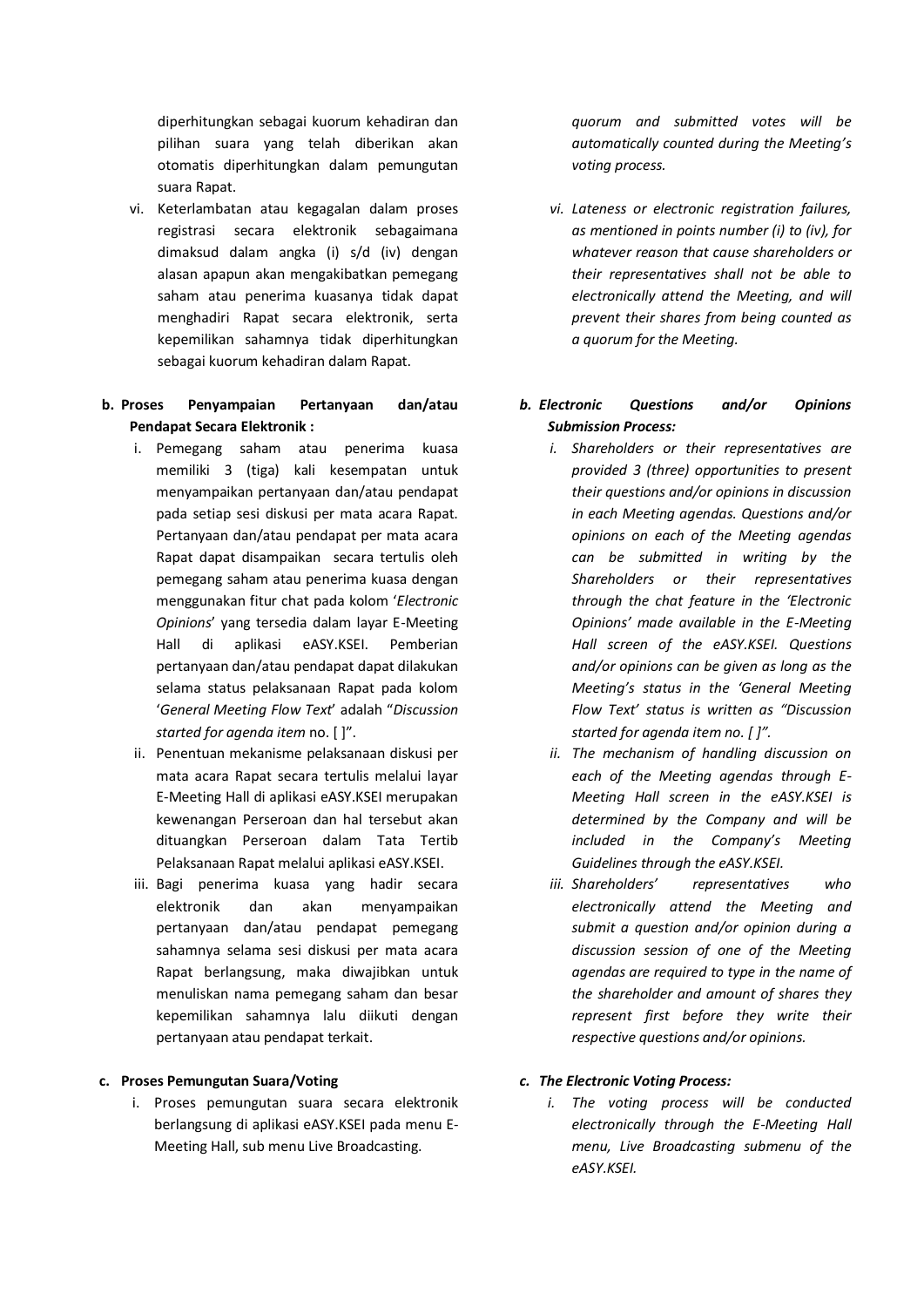- ii. Pemegang saham yang hadir sendiri atau diwakilkan penerima kuasanya namun belum memberikan pilihan suara pada mata acara Rapat sebagaimana dimaksud pada butir 4 huruf a angka (i) s/d (iv), maka pemegang saham atau penerima kuasanya memiliki kesempatan untuk menyampaikan pilihan suaranya selama masa pemungutan suara melalui layar E-Meeting Hall di aplikasi eASY.KSEI dibuka oleh Perseroan. Ketika masa pemungutan suara secara elektronik per mata acara Rapat dimulai, sistem secara otomatis menjalankan waktu pemungutan suara dengan menghitung mundur maksimum selama 5 (lima) menit. Selama proses pemungutan suara secara elektronik berlangsung akan terlihat status "*Voting for agenda item no [ ] has started*" pada kolom '*General Meeting Flow Text*'. Apabila pemegang saham atau penerima kuasanya tidak memberikan pilihan suara untuk mata acara Rapat tertentu hingga status pelaksanaan Rapat yang terlihat pada kolom '*General Meeting Flow Text*' berubah menjadi "*Voting for agenda item no [ ] has ended*", maka akan dianggap memberikan suara Abstain untuk mata acara Rapat yang bersangkutan.
- iii. Waktu pemungutan suara selama proses pemungutan suara secara elektronik merupakan waktu standar yang ditetapkan pada aplikasi eASY.KSEI. Perseroan dapat menetapkan kebijakan waktu pemungutan suara langsung secara elektronik per mata acara dalam Rapat (dengan waktu maksimum adalah 5 (lima) menit per mata acara Rapat) dan akan dituangkan dalam Tata Tertib Pelaksanaan Rapat melalui aplikasi eASY.KSEI.
- **d. Menyaksikan Pelaksanaan Rapat pada Tayangan Rapat :**
	- i. Pemegang saham atau penerima kuasanya yang telah terdaftar di aplikasi eASY.KSEI paling lambat hingga batas waktu pada butir 4 dapat menyaksikan pelaksanaan Rapat yang sedang berlangsung melalui webinar Zoom dengan mengakses menu eASY.KSEI, submenu Tayangan RUPS yang berada pada fasilitas AKSes (https://akses.ksei.co.id/) ("Tayangan RUPS").
	- ii. Tayangan RUPS memiliki kapasitas hingga 500
- *ii. Shareholders or their representatives who have not submitted their votes on the particular Meeting agenda, as mentioned in item 4 letter a number (i) to (iv), are given an opportunity to submit their votes as the Company opens the voting period in the E-Meeting Hall screen of the eASY.KSEI. After the electronic voting period for one of the Meeting agendas is started, the system will automatically count down the voting time by a maximum of 5 (five) minutes. During the electronic voting time, a "Voting for Agenda item no [ ] has started" status would be displayed at the 'General Meeting Flow Text' column. Shareholders or their representatives who have not submitted their votes during a specific Meeting agenda after the 'General Meeting Flow Text' column's status has changed to "Voting for Agenda item no [ ] has ended" will be considered to give an Abstain vote for the related Meeting agenda.*
- *iii. The voting time in the electronic voting process is a standardized time set by the eASY.KSEI. The Company may determine the time policy for direct electronic voting for each of Meeting agendas (with a maximum of 5 (five) minutes on each of Meeting agenda) and include them in the Meeting's Guideline through the eASY.KSEI.*

#### *d. Live Broadcast of the Meeting:*

- *i. Shareholders or their representatives who have been registered in the eASY.KSEI no later than the deadline mentioned on item 4 can watch the Meeting live via Zoom in webinar format by accessing the eASY.KSEI menu, submenu Tayangan RUPS in the AKSes facility (https://akses.ksei.co.id/) ("Tayangan RUPS").*
- *ii. Tayangan RUPS has a capacity of 500*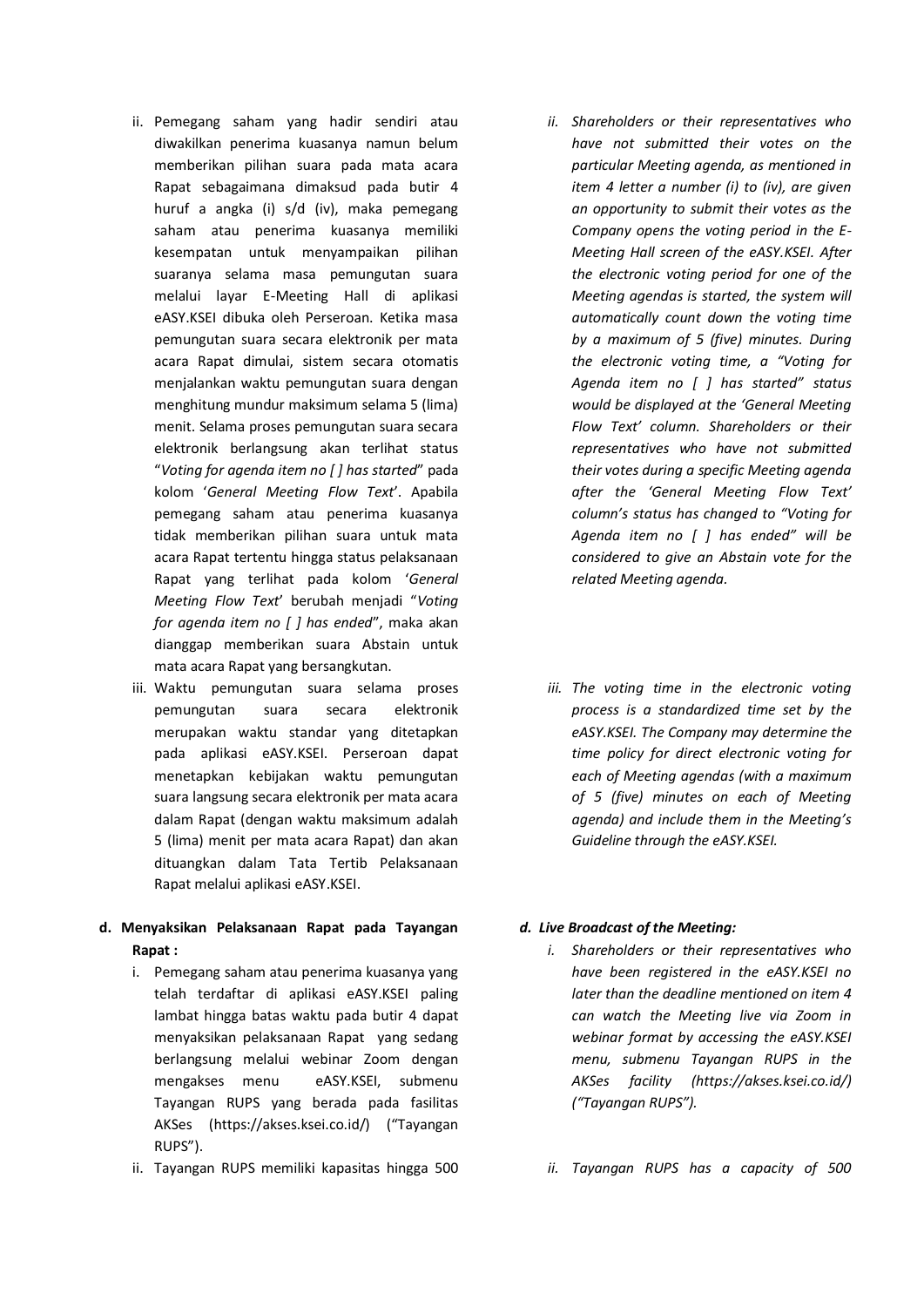peserta, di mana kehadiran tiap peserta akan ditentukan berdasarkan first come first serve basis. Bagi pemegang saham atau penerima kuasanya yang tidak mendapatkan kesempatan untuk menyaksikan pelaksanaan Rapat melalui Tayangan RUPS tetap dianggap sah hadir secara elektronik serta kepemilikan saham dan pilihan suaranya diperhitungkan dalam Rapat, sepanjang telah teregistrasi dalam aplikasi eASY.KSEI sebagaimana ketentuan pada butir 5 huruf a angka (i) s/d (v).

- iii. Pemegang saham atau penerima kuasanya hanya menyaksikan pelaksanaan Rapat melalui Tayangan RUPS namun tidak teregistrasi hadir secara elektronik pada aplikasi eASY.KSEI sesuai ketentuan pada butir 5 huruf a angka (i) s/d (v), maka kehadiran pemegang saham atau penerima kuasanya tersebut dianggap tidak sah serta tidak akan masuk dalam perhitungan kuorum kehadiran Rapat.
- iv. Pemegang saham atau penerima kuasanya yang menyaksikan pelaksanaan Rapat melalui Tayangan RUPS memiliki fitur *raise hand* yang dapat digunakan untuk mengajukan pertanyaan dan/atau pendapat selama sesi diskusi per mata acara Rapat berlangsung. Apabila Perseroan mengizinkan dengan mengaktifkan fitur *allow to talk*, maka pemegang saham atau penerima kuasanya dapat menyampaikan pertanyaan dan/atau pendapat dengan berbicara langsung. Penentuan mekanisme pelaksanaan diskusi per mata acara Rapat menggunakan fitur *allow to talk* yang terdapat dalam Tayangan RUPS merupakan kewenangan Perseroan dan hal tersebut akan dituangkan Perseroan dalam Tata Tertib Pelaksanaan Rapat melalui aplikasi eASY.KSEI.
- v. Untuk mendapatkan pengalaman terbaik dalam menggunakan aplikasi eASY.KSEI dan/atau Tayangan RUPS, pemegang saham atau penerima kuasanya disarankan menggunakan peramban (*browser*) Mozilla Firefox.
- 6. Dalam hal pemegang saham belum dapat mengakses eASY.KSEI maka pemegang saham dapat mengunduh surat kuasa yang terdapat dalam situs web Perseroan [www.cashlez.com](http://www.cashlez.com/) dan mengirimkan melalui email ke corsec@cashlez.com, dan mengirimkan surat kuasa yang telah ditandatangani di atas meterai yang cukup ke PT

*participants provided in a first come, first serve basis. Shareholders or their representatives who could not be accommodated in Tayangan RUPS are still considered to have electronically attended the Meeting and their share ownerships and votes are still counted, as long as they have registered through the eASY.KSEI, as specified above in item 5 letter a number (i) to (v).*

- *iii. Shareholders or their representatives who only watch the Meeting through Tayangan RUPS but were not electronically registered as participants in the eASY.KSEI, as specified above in item 5 letter a number (i) to (v), will not be considered as a legal participant and are not counted as part of the Meeting's quorum.*
- *iv. Shareholders or their representatives who watch the Meeting through Tayangan RUPS can use the raise hand feature to submit questions and/or opinions during the discussion sessions for each of the Meeting agendas. Shareholders or their representatives can directly ask questions or voice their opinions if the Company has allowed and activated the allow to talk feature. Mechanisms for discussion on each of the Meeting agendas, including the use of the allow to talk feature in Tayangan RUPS are determined by the Company and included in the Meeting's Guideline through the eASY.KSEI.*
- *v. Shareholders or their representatives are encouraged to use the Mozilla Firefox browser for the best experience in using the eASY.KSEI and/or Tayangan RUPS.*
- *6. In the event that the shareholders is unable to access eASY.KSEI, the shareholders can download the power of attorney from the Company's website [www.cashlez.com](http://www.cashlez.com/) and send it via email to corsec@cashlez.com, and send a signed power of attorney with sufficient stamp duty to PT Sinartama*